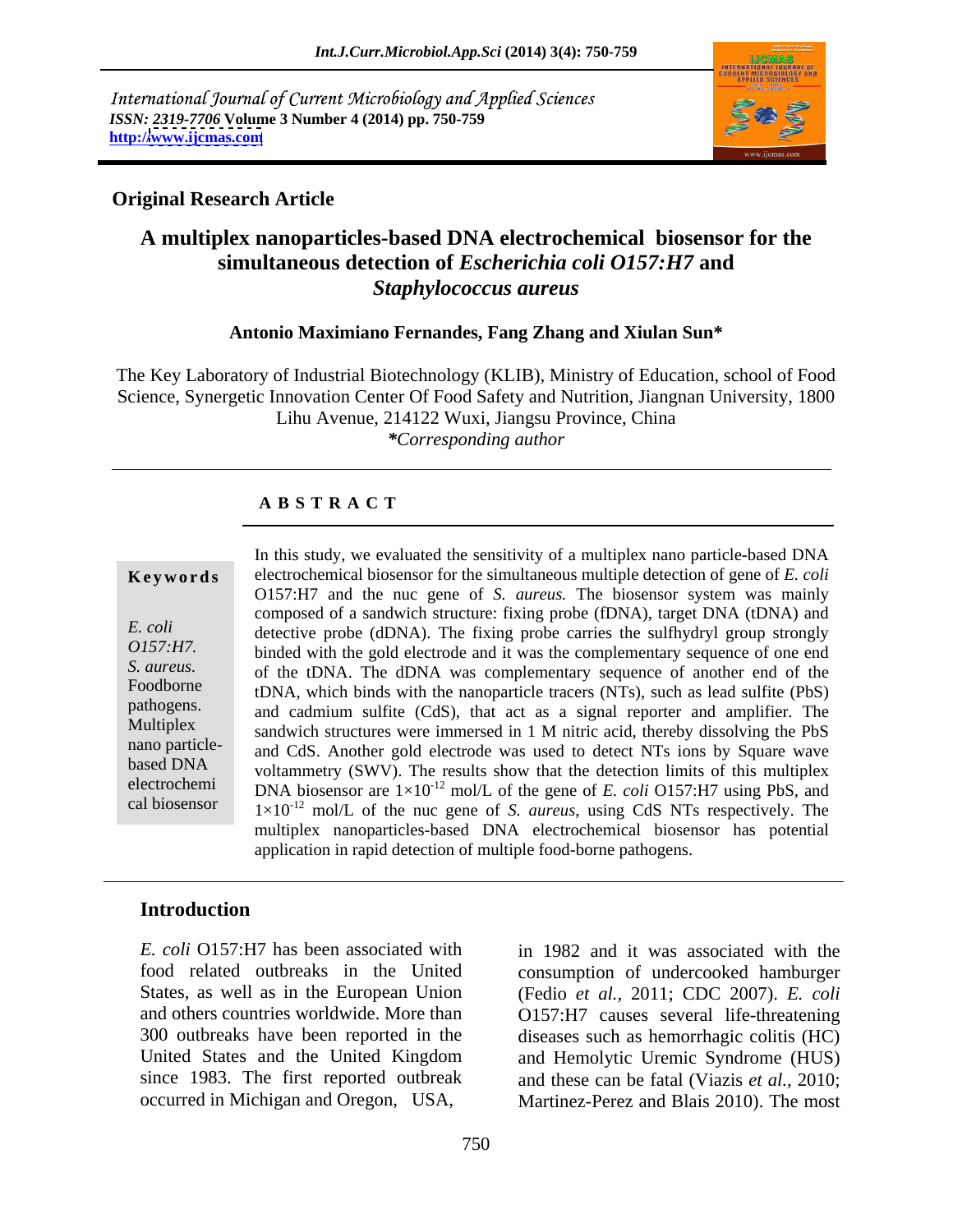important virulence factor is the pathogens are time-consuming (5-6 days) production of Shiga toxin. The primary source of infection is the consumption of 2011; Delignette-Muller and Cornu 2008). enrichment (Ivnitski et al., 2000; Many outbreaks have been associated with the consumption of raw milk, yogurt, cheese, fermented sausage, lettuce and sprouts (Pennington, 2010). The infective dose is relatively low (1-100 cells), and easy to operate. Several contributing to large scale outbreaks, thus electrochemical DNA sensors which the need to develop sensitive and rapid translated DNA hybridization into

of foodborne disease. Although small numbers of *S. aureus* are usually found in 2012; Sospedra 2012). This pathogen is middle skin infections to severe life-<br>detected after dissolving NTs into 0.1 M presence of Methicillin-resistant *S. aureus* (MRSA) in retails cuts of pork, chicken, beef and others meats in the United States. Some studies have also reported **Materials and Methods** contamination in lettuce, radish and seed sprouts (Graveland *et al.,* 2011; Hammad *et al.,* 2012; Seo *et al.,* 2010).Currently Polymerase Chain reaction (PCR) method Cadmium chloride, lead nitrate, and 3 is used for rapid detection of mercaptoacetic acid were used for the enterotoxigenic *S. aureus* and *E. coli* O157:H7, however this method is costly cadmium sulfide (CdS) NTs. Sodium and time consuming (Chen *et al.*, 2012; hexametaphosphate was used as a

contaminated food, particularly serotype confirmation. The detection limit undercooked meat products (Dourou *et al.,*  is usually 105-106 cells/ml without pre detection methods (Wang *et al.,* 2012; detectable signal have since then been Fedio *et al.*, 2011). **Solution** developed. Nanomaterials and nanotracers *S. aureus* is the frequent causes of diseases technology and different signal detection in both humans and animals (Poli *et al.,* (Fan *et al.,* 2010; Liu *et al.,* 2012; Zhang 2007). Intoxication by *S. aureus* toxins *et al.,* 2010). This paper shows procedures remains one of the most common causes of the multiplex nanoparticles-based DNA food, sufficient amounts of enterotoxins *coli* O157:H7 and the nuc gene of *S.*  can be formed to the minimum toxic *aureus* (both important foodborne levels, causing symptoms of pathogens). We also demonstrated the staphylococcal intoxication (Rajkovic detection limit of this method. The also one of the most known causes of PbS linked with dDNA. Hybridization nosocomial infections, ranging from between fDNA, dDNA and tDNA are threatening infections. Studies showed nitric acid. Finally, the signal of dissolved since it requires enrichment, selective culture, and biochemical identification and enrichment (Ivnitski Martinez-Perez and Blais 2010). The electrochemical method for DNA detection has received more attention due to its high sensitivity, selectivity, low cost and easy to operate. Several electrochemical DNA sensors which translated DNA hybridization into in biosensors allow new transduction electrochemical biosensor for the simultaneous detection of the gene of *E. aureus* (both important foodborne biosensor utilizes NTs, such as CdS and detected after dissolving NTs into 0.1 M NTs is detected by Square wave voltammetry (SWV).

# **Materials and Methods**

# *Reagents*

Goto *et al.,* 2007; Mao *et al.,* 2005). stabilizer for the NTs. 1-Ethyl-3-[3- Traditional methods to detect these hydrochloride (EDC) and Nsynthesis of lead sulfide (PbS) and hexametaphosphate was used as a dimethylaminopropyl] carbodiimide hydrochloride (EDC) and N-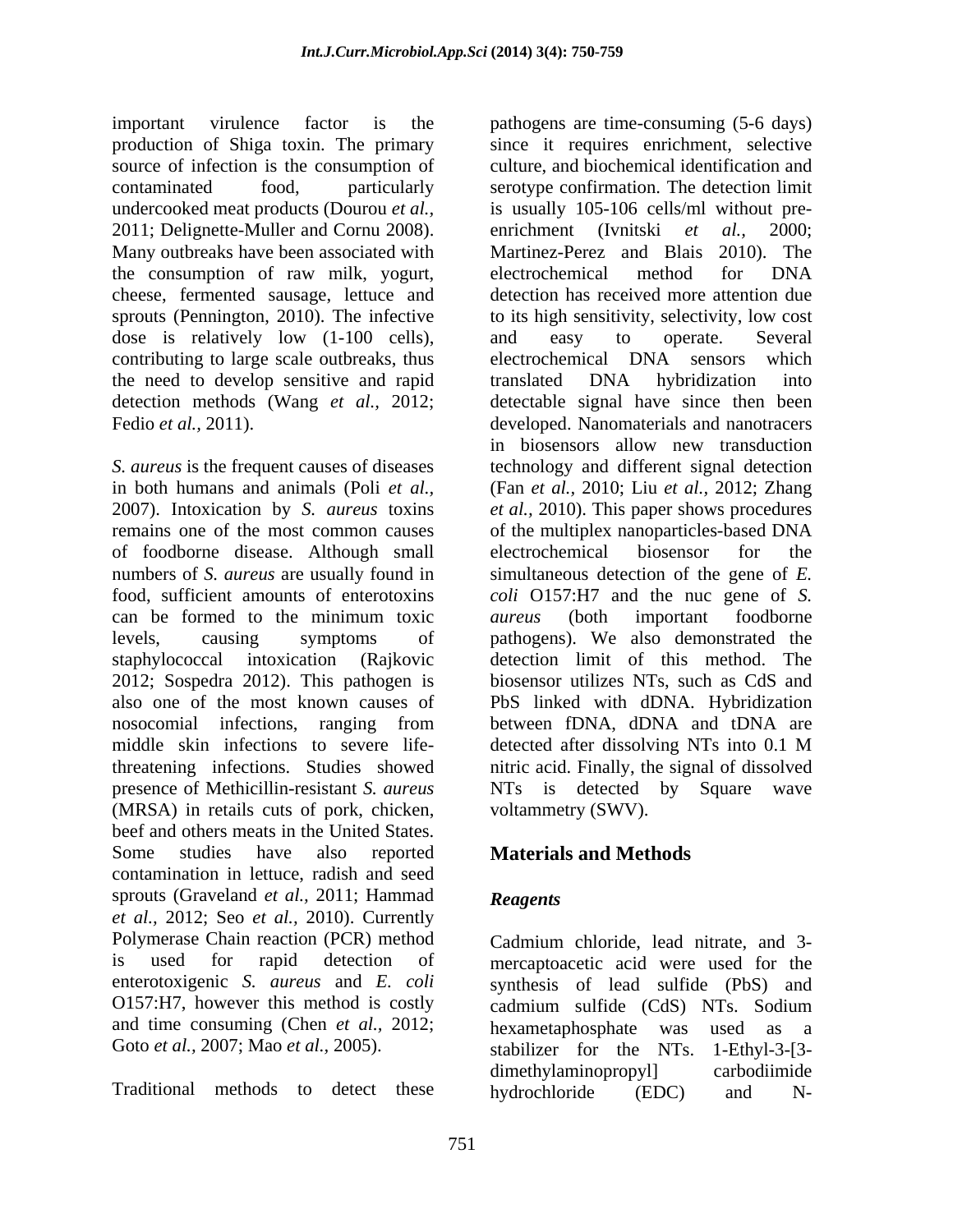hydroxysuccinimide (NHS) were used for annoparticles by adding 0.5 M NaOH. the conjugation of carboxylic group on solutions were prepared using ultrapure  $4^{\circ}$ C. water from a Milipore Mili-Q system. All the reagents were purchased from Sangon Biotechnology Co., Ltd (Shanghai, China) with HPLC purification.  $1$ -ethyl-3-[3-dimethylaminopropyl]

(TEM) was used to image and characterize hybridization reaction and refrigerator for the preservation of NTs was used. After magnetic stirrer was used for synthesis of PbS and CdS NTs. The conjugation of the carboxylic group on NTs and the amine group on dDNA were prepared by vortex mixer. Electrochemical measurement was washed for 3 times at 13,000 rpm before<br>performed with a potentiostat/galvanostat usage. After conjugation, the two performed with a potentiostat/galvanostat (Shanghai CH Instruments Co.), which is connected to a personal computer. The gold electrodes (working electrode) and silver/silver chloride electrode (counter<br>and reference electrode) were purchased<br>Immobilization of probe DNA and reference electrode) were purchased from CHI660B. Workstation (Chenhua, Shanghai, China). The sequences of the oligonucleotides are

## **Synthesis of CdS and PbS nanoparticles**

Cadmium and lead sulphide nanoparticles were prepared according to the literature (Deng Zhang et al., 2010 and Zhu et al., 2013) with slight modification. Briefly, the fixed probe can hybridize to target<br>1.0 mJ of 0.1 M CdCl, or PbCl, was DNA sequence 1 (tDNA1): 3'diluted in 80 mL of ddwater and the volume was completed to 150 mL in GITCACGT-5'. On the other hand, the beaker Then 1.5 mL of 0.1 M sodium sequence of dDNA1: 5'-GGTCCThexametaphosphate was added into the GAAGCAAGTGCA-NH2-3' connected<br>solution as a stabilizer and stirred for 30 with Cds can also hybridize to solution as a stabilizer and stirred for 30 minutes. Then, 10 uL of 3-mercaptoacetic acid was added to solution under stirring and the pH was adjusted to 7 for lead nanoparticles and 11 for cadmium the gene of E. coli  $O(57.1H)$ , thiolated

NTs and amine group on dDNA. All of the bubbled nitrogen for 30 min and stored at nanoparticles by adding 0.5 M NaOH. Then, the reaction was carried out under  $4^{\circ}$ C.

## *Functionalization of nanoparticles*

Apparatus **Apparatus** hydroxysuccinimide (NHS) were used to A transmission electron microscope amine group on dDNA (Vikesland and the NTs. An incubator for the Zhang *et al.,* 2010). Briefly, EDC (5 mg) carbodiimide hydrochloride (EDC) and N link the carboxylic group on NTs and amine group on dDNA (Vikesland and wigginton 2010; DeLong *et al.,* 2010; was added to 25  $\mu$ L NTs, and then 50  $\mu$ L of 9% NHS in dimethyl sulfoxide was added. The reaction was carried out on vortex at room temperature (25 ºC) for 20 min. The conjugation solution was shaken for 8 h at room temperature  $(25 \text{ °C})$  and washed for 3 times at 13,000 rpm before usage. After conjugation, the two functionalized dDNA-NTs were mixed in a 1:1 ratio for detecting the gene of *E. coli* O157:H7 and the nuc gene of S. aureus.

## **Immobilization of probe DNA**

1.0 mL of 0.1 M CdCl<sub>2</sub> or PbCl<sub>2</sub> was  $DNA$  sequence 1 (tDNA1): 3<sup>-1</sup> beaker. Then, 1.5 mL of 0.1 M sodium sequence of dDNA1: 5-GGTCCTshown in Table 1. GenBank numbers for the Staphylococcusaureus nue gene is 2827981.For the detection of the nuc gene of S. aureus, thiolated oligonucleotides: 5'- SH-GGTGTAGAGAAATAT-3' was fixed on gold electrode to form fDNA1 in which the fixed probe can hybridize to target DNA sequence 1 (tDNA1): 3'- CCACATCTCTTTATACCAGGA-CTTC GTTCACGT-5'. On the other hand, the sequence of dDNA1: 5'-GGTCCT- GAAGCAAGTGCA-NH2-3' connected with Cds can also hybridize to complementary sequence of tDNA1. GenBank numbers for *E. coli* O157:H7 eaeA gene is 2829861.For the detection of the gene of *E. coli* O157:H7, thiolated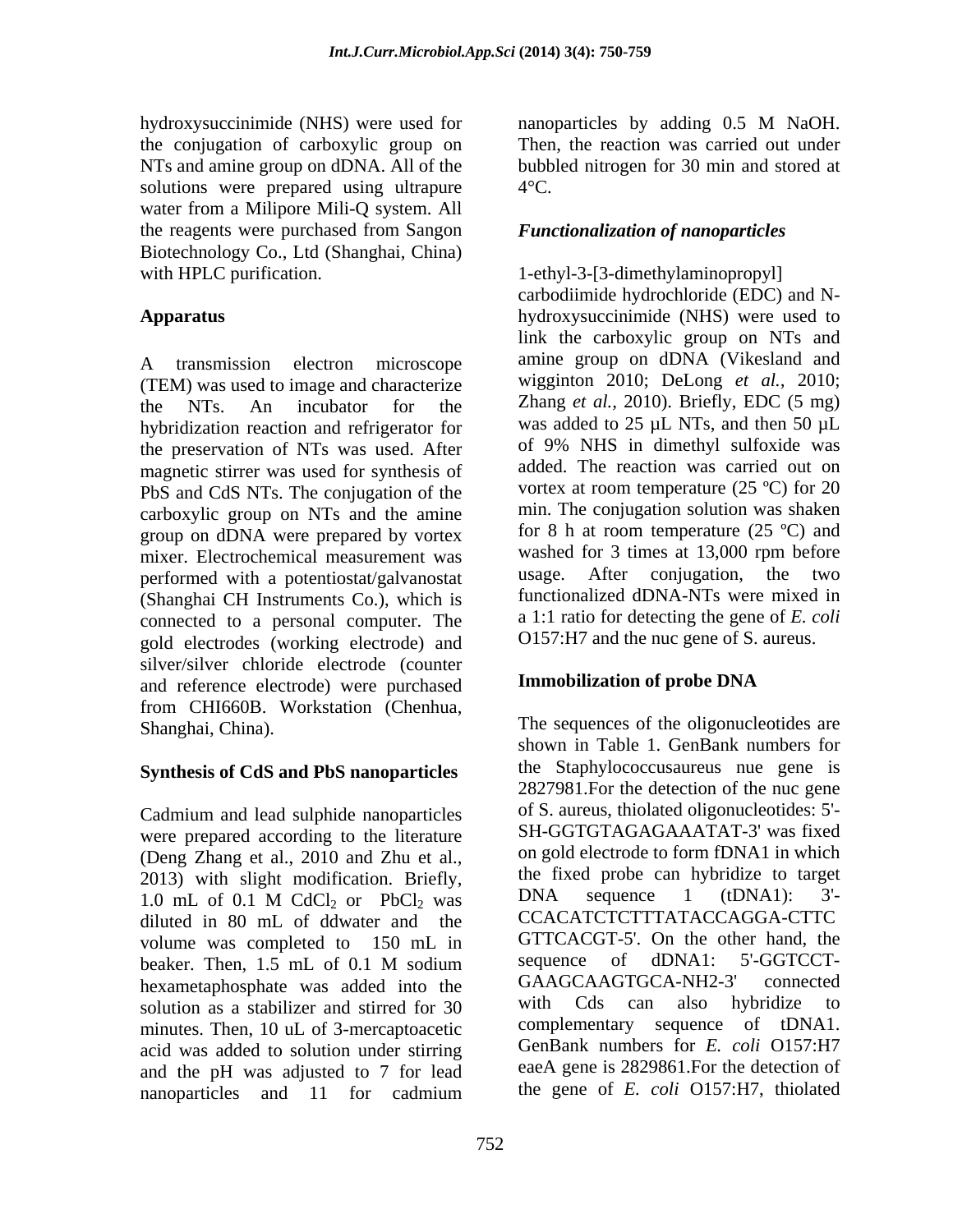oligonucleotides: 5'-SH-AACGCCGATA of the sample solution was dropped in the CCATT-3' was fixed on the gold electrode well, the deposition potential of -1.2 V vs. (fDNA2), which is able to hybridize to Ag/AgCl was applied to the carbon tDNA2: 3'-TTGCGGCTATGGTAATG working electrode. The voltammogram AATATGGCGCTGC-5'. The sequence of was recorded by applying a positive-going dDNA 2: 5'-ACTTATACCGCGACG- square-wave voltammetric potential scan NH2-3' connected with Pbs can also with a potential step of 5 mV, frequency of hybridize to complementary sequence of 20 Hz and amplitude of 25 mV. The scan tDNA2. Thus sandwich structures was from -1.2 V to -0.2V and 100 seconds fDNA1/tDNA1/dDNA1/CdS and fDNA2/ tDNA2/dDNA2/PbS were formed. measurements (Mirceski et al., 2012;

The hybridization reaction was maintained at 37 ºC for 1h with gentle agitation in NaCl-TE Buffer  $pH=7.4$ ). After  $\overline{a}$   $\overline{b}$   $\overline{c}$   $\overline{c}$   $\overline{d}$   $\overline{c}$   $\overline{d}$   $\overline{c}$   $\overline{d}$   $\overline{d}$   $\overline{c}$   $\overline{d}$   $\overline{c}$   $\overline{d}$   $\overline{d}$   $\overline{d}$   $\overline{d}$   $\overline{d}$   $\overline{d}$   $\overline{d}$   $\overline{d}$  hybridization two sandwich structures **Results and Discussion** (fDNA/tDNA/dDNA-NTs) were formed. The hybridized electrode was then immersed into 0.1% sodium dodecyl sulfate (SDS) for 10 min to remove the unhybridized DNA. The gold electrode<br>were characterized by using a TEM. Fig. 2<br>shows a TEM image of synthesized CdS which carries the sandwich structures was then submerged in  $1M$  HNO3 to release  $\frac{12.5 \times 10^{14} \text{ N}}{10.5 \times 10^{14} \text{ N}}$  and  $\frac{10.5 \times 10^{14} \text{ N}}{10^{14} \text{ N}}$  and  $\frac{10.5 \times 10^{14} \text{ N}}{10^{14} \text{ N}}$  are sensible solutions. the NT ions  $(Pb^{2+}$  and  $Cd^{2+}$ ), washed in ultrapure water, and  $0.1$  M acetate (pH  $\frac{1}{1}$  average diameter of  $J\pm J$  mm. Some studies 4.5) was immediately added (Hansen *et al.,* 2006; Spain *et al.,* 2012). Fig. 1 illustrates the main approach to probing DNA immobilization and hybridization with tDNA. The released NT ions were ready for electrochemical measurement. 2.6 Electrochemical analysis

carbon disk electrode and gold electrode Initiated Spectroscopy (F1-IR). 1-Eury1-5-<br>[3-dimethylaminopropyl] and were polished using  $0.05 \mu$  alumina slurry on a polishing pad before used. The electrodes were then ultrasonically washed in ethanol and ultrapure water for approximately 3 min. Stripping  $\frac{\text{shows an initial eq}}{\text{energy}}$  spectroscopy that voltammetric measurements were communitiest conjugation of NTs and performed with an in situ deposition of the bismuth film and NTs ions. After 100 uL the annual group of detective probe formed

**DNA hybridization** temperature (25 °C). Every measurement of deposition time were used for SVW Zhang et al., 2010; Wang et al., 2009). All experiments were carried out at room was replicated three times. All curves were the average of three test results.

# **Results and Discussion**

### **Characterization of nanoparticles**

 $^{2+}$  and  $Cd^{2+}$  weshed in  $10\pm 5$  nm, and PbS nanoparticles with an and  $Cd^{2+}$ ), washed in  $10\pm 5$  limit, and rbs hanoparticles with an  $^{2+}$ ), washed in  $10\pm5$  nm, and PbS nanoparticles with an The dimensions of the two nanoparticles were characterized by using a TEM. Fig. 2 shows a TEM image of synthesized CdS nanoparticles with an average diameter of average diameter of 5±3 nm. Some studies showed the similar results (Jie *et al.,* 2007; Zhang *et al.,* 2010). After 3 weeks of storage at  $4 \text{ } \circ \text{C}$ , the NTs were stable and did not aggregate.

## **Functionalization of nanoparticles**

To remove the impurities, the glassy characterized by Fourier Transform NTs linked with detective probe was characterized by Fourier Transform Infrared Spectroscopy (FT-IR). 1-Ethyl-3- [3-dimethylaminopropyl] and carbodiimide hydrochloride (EDC) were used to crosslink the carboxylic group on NTs and the amine group on dDNA. Fig. 3 shows an Infrared Spectroscopy that confirm the conjugation of NTs and dDNA. The carboxyl group of NTs and the amino group of detective probe formed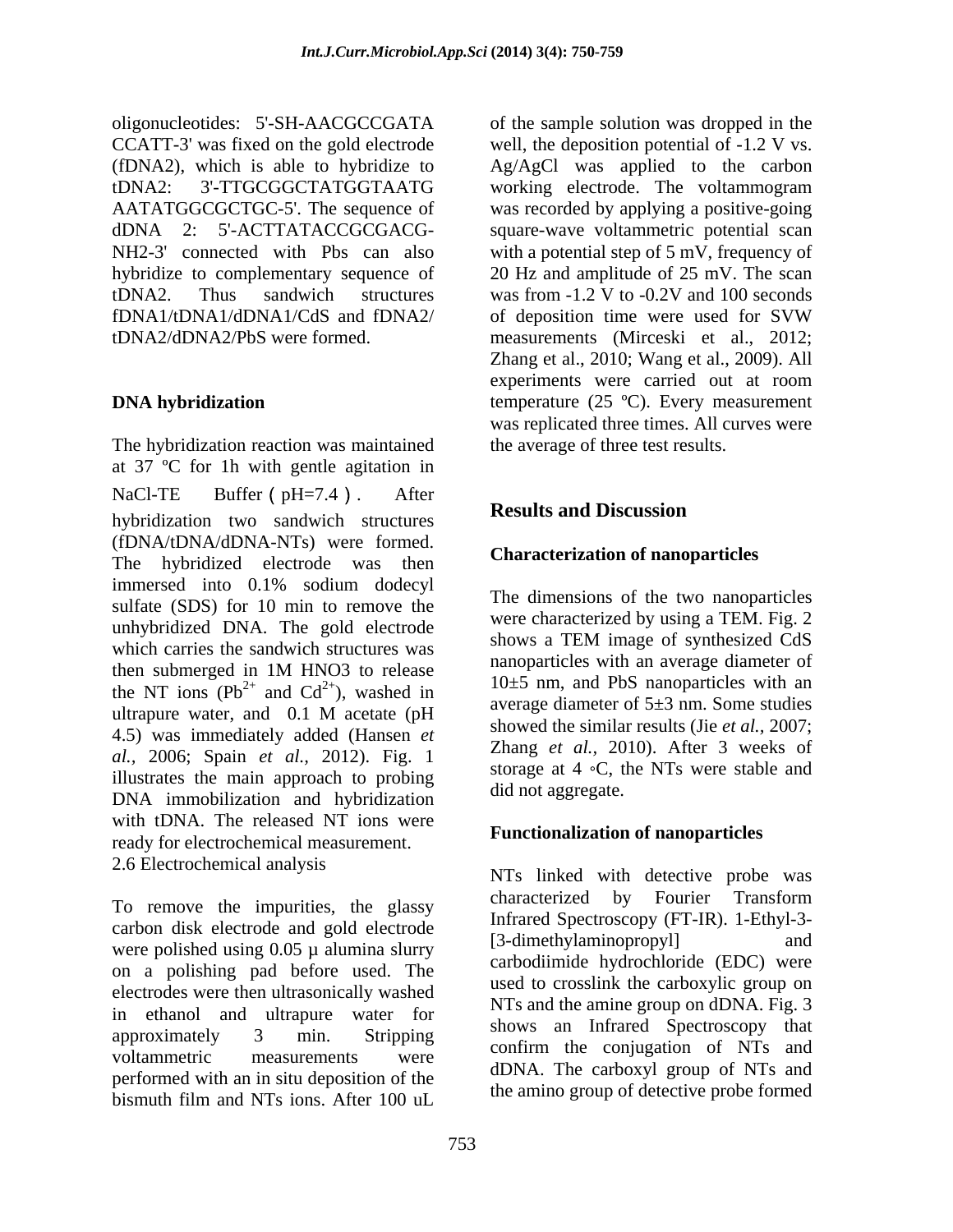amide group by dehydration/condensation voltammogram showed only current peaks reaction. 3-mercaptoacetic acid was linked with S2- ions of NTs by electrostatic group. Additionally, the weak absorption

Before hybridization, two functionalized dDNA-NTs were mixed in a 1:1 ratio. ddwater was used as negative control. After immobilization of both oligonucleotides on the surface of gold The two dDNAs connected with respective electrode and connection of NTs with nanotracers successfully hybridized with respective dDNA a structure of the specific complementary tDNA. High specificity of pDNA formed. Thus, one was specific to gene of *E. coli* O157:H7 applied (SWV) which allows and the other was specific to nuc gene of simultaneously detention of low levels of *S. aureus*. CdS and PbS nanoparticles after nanotracers such as Cd and Pb (down to dissolution in 1 M HNO<sub>3</sub> were centrifuged  $10-10$  M). The deposits of bismuth film and washed in ultrapure water. The NTs also facilitated the peaks separation were then dissolved in detective solution. (Mirceski *et al.,* 2012; Kimmel *et al.,* When only CdS was present in solution at different concentration, the stripping

at -0.79 V as shown in Fig.4.

adsorption (Sperling and Parak, 2010). When the sample contains both tDNAs The medium and broad absorption peak there are striping signals at -0.41 V (Pb) centered at around 3384 cm-1 is attributed and -0.79 V (Cd). Similar studies showed to the stretching vibration of N-H. This striping signals near -0,8 V and -0,4 V for characteristic absorption band suggests the Cd and Pb respectivelly (Hansen *et al.,* presence of secondary amines. The 2006; Mirceski *et al.,* 2012; Meepun *et al.,*  absorption at 3184 cm-1 suggests carboxyl 2012). The average intensity for gene of *E.*  band around 3000 cm-1 suggests CH<sub>2</sub> nuc *S. aureus*. This is attributed to highest stretching vibrations. Several intense current generated by Pb compared with Cd bands were observed at lower frequency. (Fig. 5). For detection of the nuc gene of The weak absorption band around *S. aureus*, the peaks currents at -0.79 V 1607cm-1 suggests N-H bending. The (vs.Ag/AgCl) of various concentrations weak absorption band near 1667 cm-1 and  $(1 \times 10^{-7}, 1 \times 10^{8}, 1 \times 10^{-9}, 1 \times 10^{-10}, 1 \times 10^{-11})$ 1485 cm-1 suggest C=O stretching and C- and  $1\times10^{-12}$  M) are 26.72  $\mu$ A, 23.93  $\mu$ A, N stretching respectively. However these  $20.95 \mu A$ , 18.91  $\mu A$  17.25  $\mu A$  and 15.86 bands were not as strong as predicted, this A respectively. For the detection of *E.*  must be due to DNA disturburbance and *coli* O157:H7, peak currents at -0.41 V at influence of impurities. The S-H vibration various tDNA concentrations  $(1\times10^{-7})$ , influence of impurities. The S-H vibration various tDNA concentrations  $(1 \times 10^{-7})$ , band was observed around 2565 cm-1  $1 \times 10^8$ ,  $1 \times 10^{-9}$ ,  $1 \times 10^{-10}$ ,  $1 \times 10^{-11}$ ,  $1 \times 10^{-12}$ (Cascant *et al.*, 2011; Zhang 2012). M) are 35.47  $\mu$ A, 32.68  $\mu$ A, 29.71  $\mu$ A, *Electrochemical analysis* respectively. It was observed that the *coli* O157:H7 detection was higher than  $-9$   $1 \times 10^{-10}$   $1 \times 10^{-11}$ ,  $1 \times 10^{-10}$ ,  $1 \times 10^{-11}$  $-10 \t 1 \times 10^{-11}$ ,  $1 \times 10^{-11}$ -11 -7 ,  $1 \times 10^{-11}$ ,  $1 \times 10^{-12}$  $-11 \quad 1 \times 10^{-12}$ ,  $1 \times 10^{-12}$ -12 27.76 µA, 25.45 µA and 20.08 µA signals obtained were different when both tDNAs were present in sample (Fig. 5).

## *Sensibility and specificity of biosensor*

sensibility can be attributed to the method applied (SWV) which allows 10-10 M). The deposits of bismuth film 2011).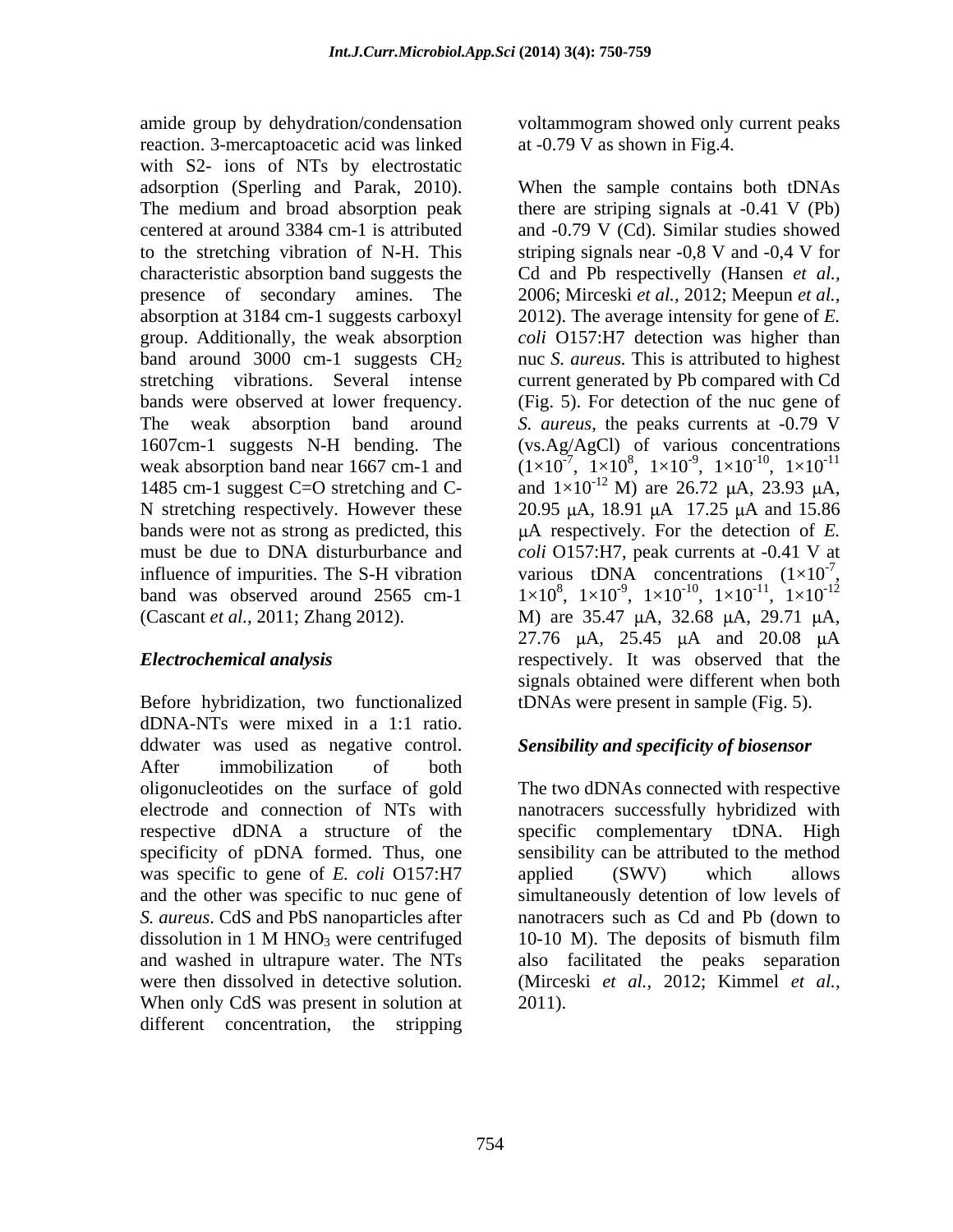

**Fig.1** Schematic of the immobilization and hybridization detection of probe DNA

**Fig.2** TEM Images of nanotracers PbS (a) and CdS (b).

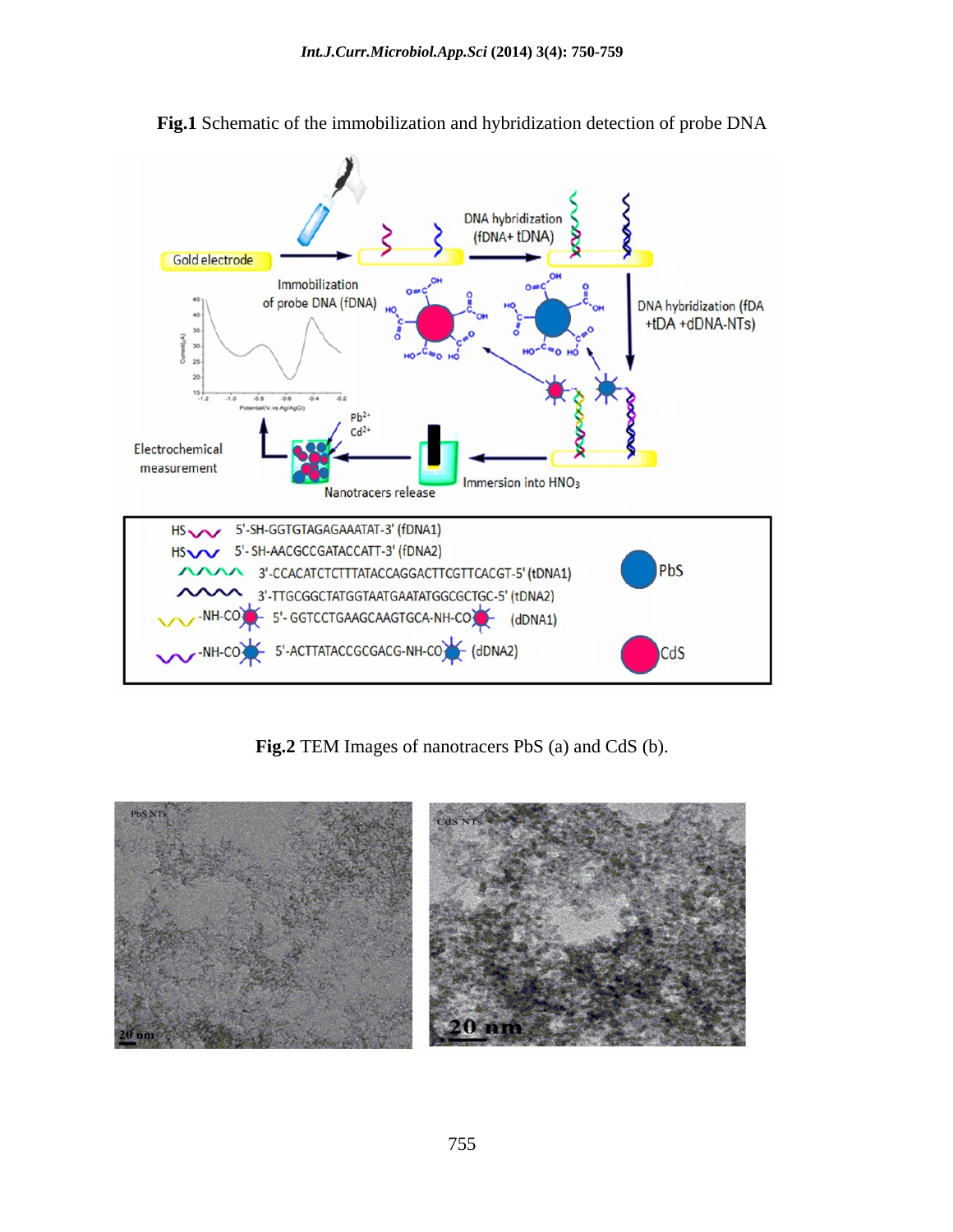

**Fig.3** Infrared absorptions of functional groups of NTs-detective DNA.

**Fig.4** Single detection of the CdS NTs.

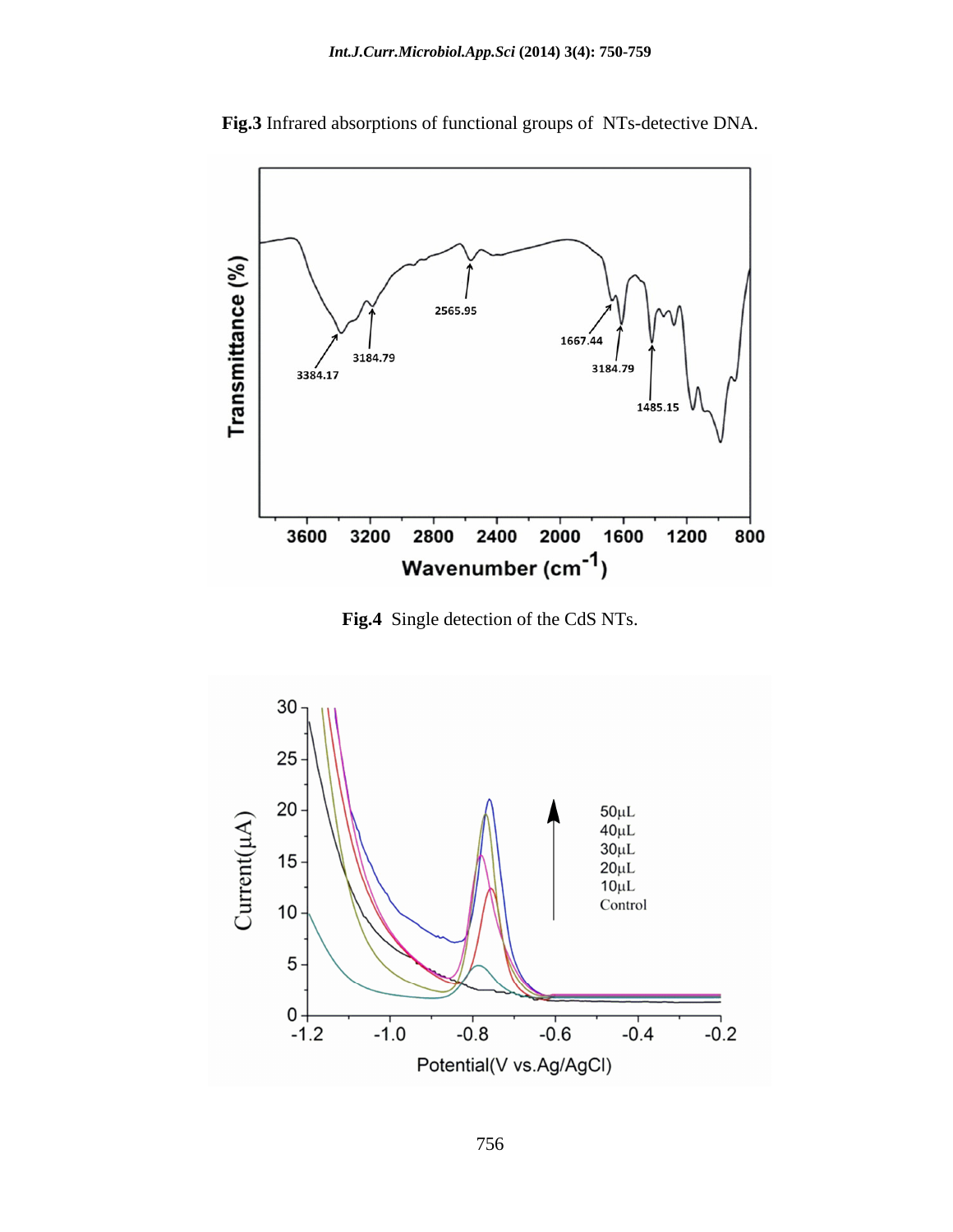

**Fig.5** The signals of CdS and PbS NTs linked with different concentrations of tDNAs



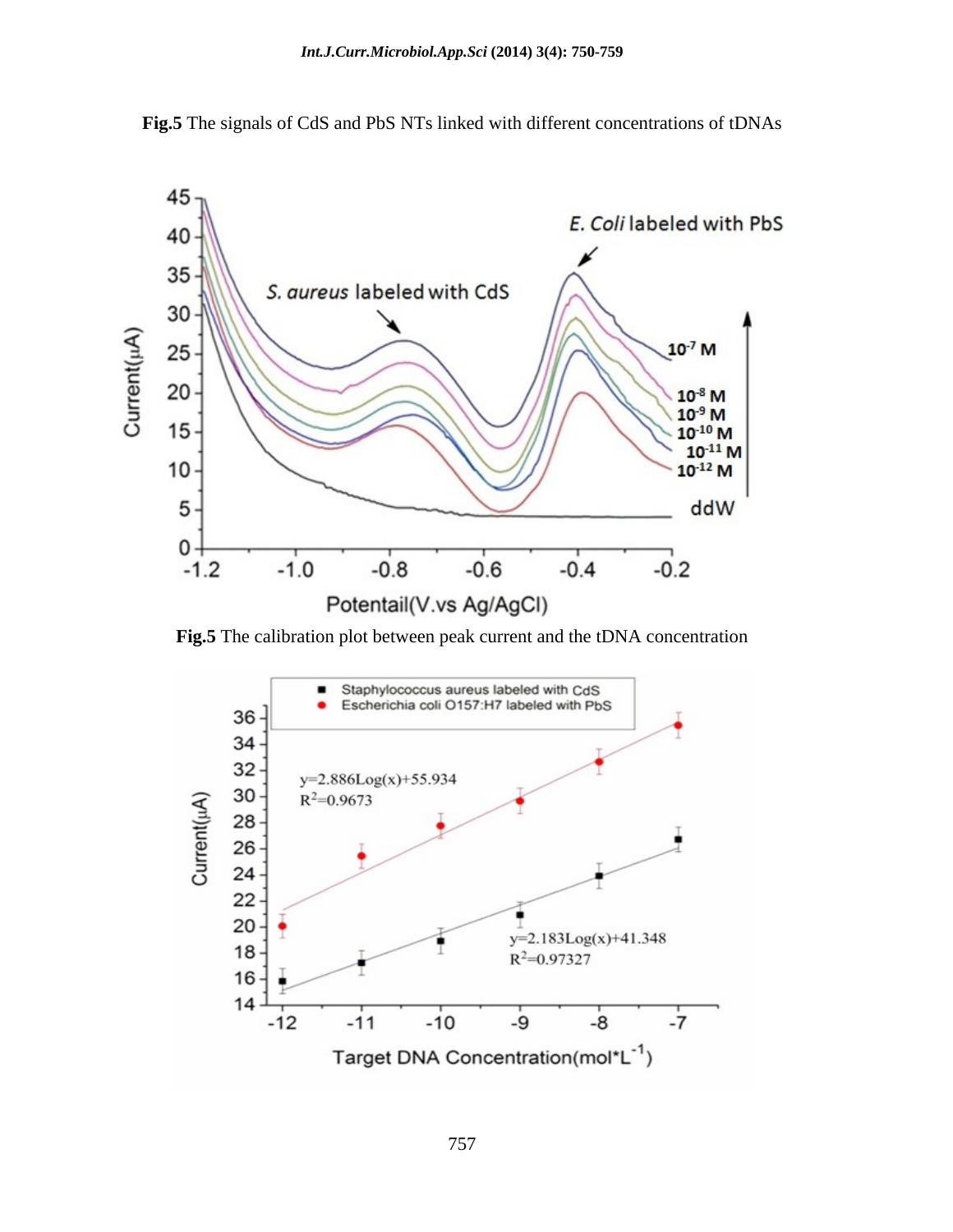linear relationship with the logarithmic and low as  $1\times10^{-12}$  M of the gene of E. concentrations of tDNAs. The signal increases with increasing logarithmical show that this biosensor has a good concentration of tDNA (Fig. 6). In all cases, the reproducibility was excellent, even in low oligonucleotides foodborne pathogens. concentration. Considering the ratio of signal-to-noise  $(S/N) > 3$ , the results shows that the detection limits of this<br>DNA sensor are as low as  $1\times10^{-12}$  M of DNA sensor are as low as  $1\times10^{-12}$  M of Authors are thankful to professor Bhunia the nuc gene of *S. aureus*using CdS, and in Purdue University for providing the  $1 \times 10^{-12}$  M of the gene of *E. coli* O157:H7 necessary help and encouragement. This using PbS NTs. The results show that the sandwich-type hybridization in this study Natural Science Foundation of China (No. provides high specificity in both the capture and detection probes selectively Biotechnology Ministry of bound to the tDNA. The possible reason Education (KLIB-KF201109), Program for for high specificity would be that any Mew Century Excellent Talents in unstable duplex formed between the probe such and priority and Priority and unintended single-stranded was removed during the washing steps, resulting in a negative reading during electroanalysis that avoided unreacted NTs<br>References to generate the noise (Low *et al.,* 2011). Thus it can differentiate the gene of *E. coli*  O157:H7 (labeled with CdS) and the nuc gene of *S. aureus* (labeled with PbS).

DNA electrochemical biosensor was Chai Y 2012 Anal Chem developed for the simultaneous multiple 8418:7750-7755. detection of the gene of *E. coli* O157:H7 and the nuc gene of *S. aureus* in this study. The biosensor system is mainly composed<br>DeLong RK, Reynolds CM, Malcolm Y, by nanotracers (such as PbS and CdS), Schaeffer A, Severs T, Wanekaya A fDNA, dDNA and tDNA. PbS and CdS nanoparticles were synthesized by  $63$ chemical methods and characterized by TEM. The conjugation of carboxylic group on NTs and amine group on detective probe were efficient. After fDNA and dDNA hybridized to the tDNA, Deng Zhang, Michael C. Huarng, two sandwich structures (fDNA/tDNA/ dDNA) were formed. The detection limits<br>of the biosensor were as low as  $1 \times 10^{-12}$  M

The stripping signals of Pb and Cd have a of the nuc gene of *S. aureus* using CdS  $^{-12}$  M of the gene of *E*. *coli* O157:H7 using PbS NTs. The results specificity and sensitivity for the simultaneous multiple detection of foodborne pathogens.

# **Acknowledgement**

<sup>-12</sup> M of Authors are thankful to professor Bhunia necessary help and encouragement. This work has been supported by National 31371768), key laboratory of industrial Biotechnology Ministry of Education(KLIB-KF201109), Program for New Century Excellent Talents Jiangnan University, and Priority Academic Program Development of Jiangsu Higher Education Institutions.

## **References**

- Cascant M, Kuligowski J, Garrigues S, Guardia MD 2011 854:1721-1729.
- A highly sensitive, nanoparticle-based<br>A highly sensitive, nanoparticle-based<br>Chan V Yu I Su I Viene CDC 2007 Morbidity and Mortality Weekly Report 562:29–31. Chen Y, Xu J, Su J, Xiang Y, Yuan R, Chai Y 2012 Anal Chem 8418:7750–7755.
	- Delignette-Muller M, Cornu M 2008 Int J of Food Microbiol 1281:158-164.
	- DeLong RK, Reynolds CM, Malcolm Y, Schaeffer A, Severs T, Wanekaya A 2010 Science and Applications 3:53- 63.
	- Dourou D, Beauchamp CS, Yoon Y, Geornaras I, Belk KE, Smith GC, Nychas GE, Sofos JN 2011 Int J of Food Microbiol 1493:262-268.
- of the biosensor were as low as  $1 \times 10^{-12}$  M and Bioelectronics 0956-5663  $^{12}$  M and Bioelectronics 0956-5663 Deng Zhang, Michael C. Huarng, Evangelyn C. AlociljaA, Biosensors and Bioelectronics2010 Biosensors and Bioelectronics 0956-5663